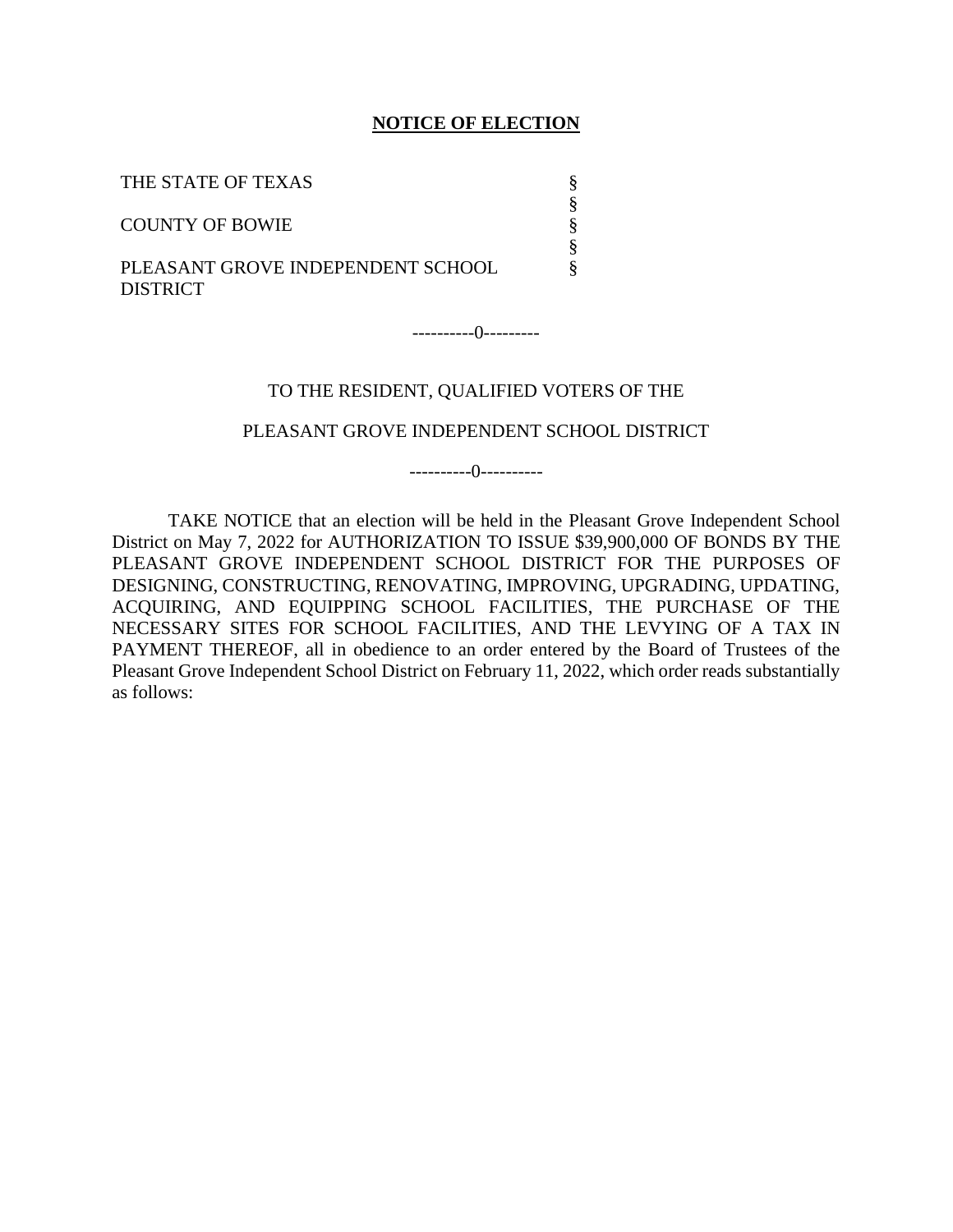#### **AN ORDER CALLING A BOND ELECTION**

### **TO BE HELD BY THE PLEASANT GROVE INDEPENDENT SCHOOL DISTRICT, MAKING PROVISION FOR THE CONDUCT OF A JOINT ELECTION, AND RESOLVING OTHER MATTERS INCIDENT AND RELATED TO SUCH ELECTION**

\* \* \* \* \* \* \* \* \* \* \* \* \* \* \* \* \* \* \* \* \* \*

## **STATE OF TEXAS § BOWIE COUNTY § PLEASANT GROVE INDEPENDENT SCHOOL DISTRICT §**

**WHEREAS,** pursuant to Section 45.001, Texas Education Code, the Board of Trustees of the Board of Trustees (the "Board") of the PLEASANT GROVE INDEPENDENT SCHOOL DISTRICT (the "District"), located in Bowie County, Texas (the "County"), is authorized to issue bonds for various purposes, including the construction, acquisition, and equipping of school buildings in the District, and to levy, assess, pledge and collect annual ad valorem taxes sufficient to paythe principal and interest on such bonds as the principal and interest become due, if the issuance of such bonds is approved by the voters of the District at an election held in accordance with Section 45.003, Texas Education Code, and the Texas Election Code; and

**WHEREAS,** the Board hereby finds and determines that an election should be held to determine whether the District shall be authorized to issue bonds of the District in the amount and for the purposes hereinafter identified (the "Election"); and

**WHEREAS**, the District will contract ("Election Contract") with the Elections Administrator of Bowie County (the "Election Official") to conduct all aspects of the Election; and

**WHEREAS**, the Election will be conducted by the County and held with other political subdivisions for which the County is also conducting their elections (such other political subdivisions, collectively, the "Participants"), as provided pursuant to the provisions of an election agreement and/or a joint election or similar agreement between or among (as applicable) the District, County, and/or any Participants, entered into in accordance with the provisions of Section 271.002, as amended, of the Texas Election Code; and

**WHEREAS**, the Board hereby finds and determines that it is necessary to construct various capital improvements within the District and it is necessary to hold an election for the purpose of authorizing the issuance of \$39,900,000 in principal amount of bonds to finance the construction, capital improvements, acquisition, and equipping of schools in the District, including any necessary or related removal of existing facilities and the purchase of the necessary sites for school facilities;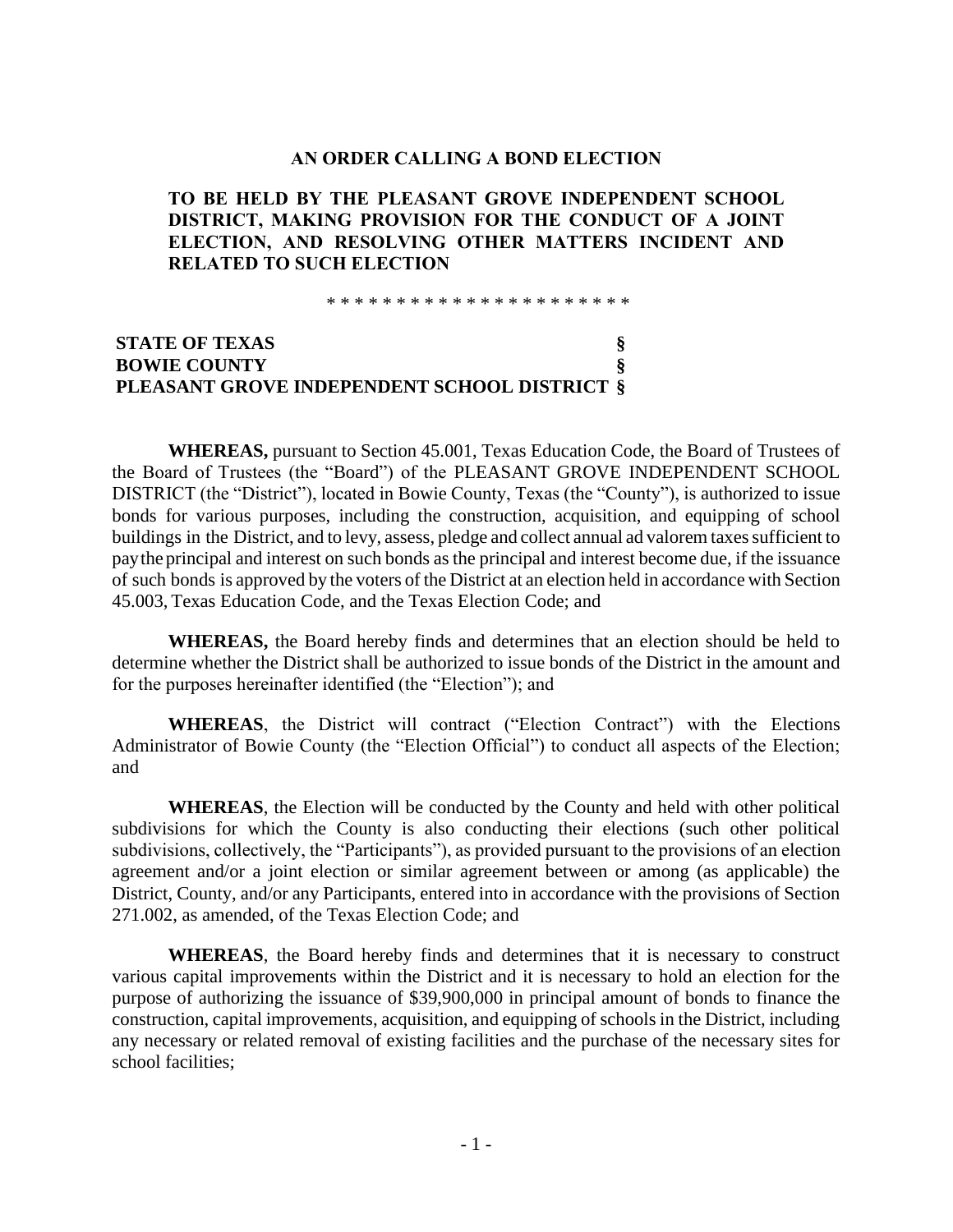**WHEREAS,** the Board finds that it is in the public interest to call and hold the Election at the earliest possible date to authorize the issuance of general obligation bonds for the purposes hereinafter identified; and

**WHEREAS**, the Board hereby finds and determines that the actions herein described are in the best interests of the residents of the District;

**WHEREAS,** it is hereby officially found and determined that the meeting at which this Order was passed was open to the public, and public notice of the time, place, and purpose of said meeting was given, all as required by Chapter 551 of the Texas Government Code; now, therefore,

## **BE IT ORDERED BY THE BOARD OF TRUSTEES OF THE PLEASANT GROVE INDEPENDENT SCHOOL DISTRICT THAT:**

**1. TIME.** An election shall be held between the hours of 7:00 A.M. and 7:00 P.M. on *Saturday, May 7, 2022* ("Election Day") in the District, which date is a uniform election date under the Texas Election Code, as amended, and is 78 or more days from the date of the adoption of this Order (the "Order"), for the purpose of submitting the proposition set out below to the qualified voters of this District.

**2. PRECINCT AND POLLING PLACE.** The District shall hold the election on *Saturday, May 7, 2022,* in the precincts and polling places, as determined by the Election Official, in accordance with the provisions of the Election Contract. When so determined, such precincts and polling places shall be attached hereto as *Exhibit A*.

**3. PRESIDING JUDGES**. The Presiding Judge and the Alternate Presiding Judge for each of the election precincts and polling places shall be appointed by the Election Official and in accordance with the Election Contract.

At least 79 days prior to the scheduled Election Day, or as soon thereafter as is reasonably practicable, the District's President, Board of Trustees, the Superintendent of Schools, or the respective designees thereof, in coordination with the Election Officials, will identify and formally approve the appointment of the Presiding Judge, Alternate Presiding Judges, Election Clerks, and all other election officials for the Election, together with any other necessary changes to election practices and procedures and can correct, modify, or change the Exhibits to this Order based upon the final locations and times agreed upon by the District, the Election Official, and the Participants, if any and as applicable, to the extent permitted by applicable law.

**4. ELECTION CLERKS**. The Election Clerks shall be appointed by the respective Presiding Judges in accordance with the provisions of the Election Contract.

The Presiding Judge shall appoint not less than two resident qualified voters of the District to act as clerks in order to properly conduct the Election. To the extent required by the Texas Election Code, as amended, or other applicable law, the appointment of these clerks must include a person fluent in the Spanish language to serve as a clerk to render oral aid in the Spanish language to any voter desiring such aid at the polls on Election Day. If the Presiding Judge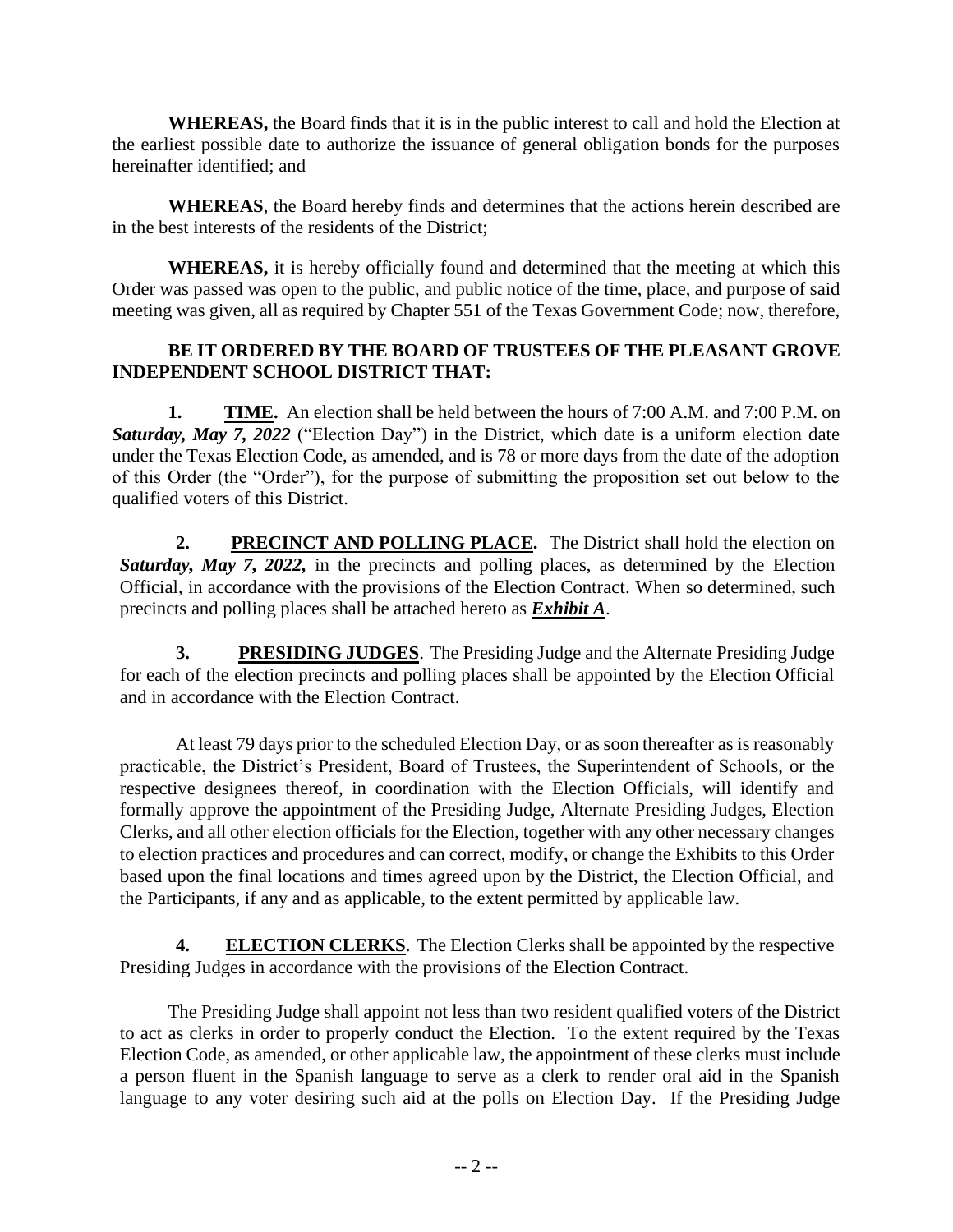appointed actually serves, the Alternate Presiding Judge shall serve as one of the clerks. In the absence of the Presiding Judge, the Alternate Presiding Judge shall perform the duties of the Presiding Judge of the election precinct.

**5. EARLY VOTING.** Electors may cast their early votes by mail or by personal appearance at the times and places determined by the Election Official in accordance with the Election Contract.

The main early voting location is designated in Exhibit B to this Order (which is incorporated herein by reference for all purposes). The individual named as the Early Voting Clerk as designated in Exhibit B is hereby appointed as the Early Voting Clerk to conduct such early voting in the Election. The Early Voting Clerk shall appoint the Deputy Early Voting Clerks. This office or place shall remain open to permit early voting on the days and at the times as stated in Exhibit B. Early voting shall commence as provided on Exhibit B and continue through the date set forth on Exhibit B, all as provided by the provisions of the Texas Election Code, as amended.

Additionally, permanent and/or temporary branch offices for early voting by personal appearance may be established and maintained in accordance with the Texas Election Code. In the event such permanent and/or temporary branch locations are established, information regarding the locations, dates, and hours of operation for early voting at these offices shall be determined by the Election Official, as identified in Exhibit B hereto.

**6. EARLY VOTING BALLOT BOARD**. The District authorizes the Election Official to establish an Early Voting Ballot Board for the purpose of processing early voting results. The individual designated in Exhibit B as the Presiding Judge of an Early Voting Ballot Board is hereby appointed the Presiding Judge of the indicated Early Voting Ballot Board. The Presiding Judge shall appoint not less than two resident qualified voters of the District to serve as members of each such Early Voting Ballot Board.

**7. ELECTORS.** All resident, qualified electors of the District shall be entitled and permitted to vote at the Election, and on Election Day, such voters shall vote at the designated polling place. The Election shall be held and conducted in accordance with the provisions of the Texas Election Code, as amended, except as modified by the provisions of the Texas Education code, as amended, and as may be required by law. To the extent required by law, all election materials and proceedings relating to the Election shall be printed in both English and Spanish.

**8. OFFICIAL PROPOSITION.** At said election the following PROPOSITION shall be submitted in accordance with law:

# **PLEASANT GROVE I.S.D. PROPOSITION A**

# **PROPOSITION A**

"Shall the Board of Trustees of the Pleasant Grove Independent School District be authorized to issue and sell bonds of the District, in one or more series, in the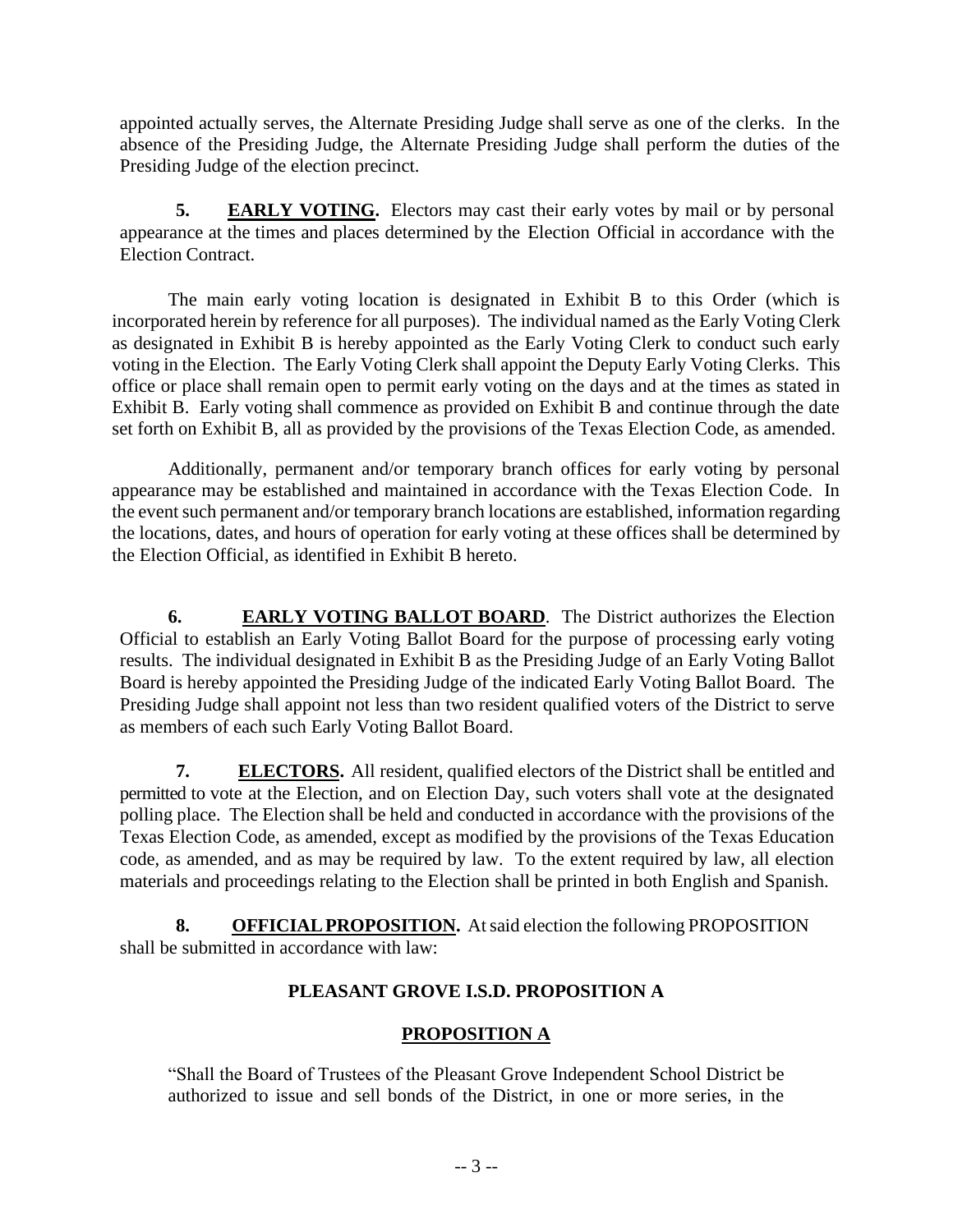aggregate principal amount not to exceed \$39,900,000 (Thirty-Nine Million Nine Hundred Thousand Dollars) for the purposes of designing, constructing, renovating, improving, upgrading, updating, acquiring, and equipping school facilities (and any necessary or related removal of existing facilities), the purchase of necessary sites for school facilities, and such bonds to mature serially or otherwise (not more than 40 years from their date) in accordance with law; any issue or series of such bonds to bear interest per annum at such rate or rates (fixed, floating, variable, or otherwise) as may be determined within the discretion of the Board of Trustees, provided that such rate or rates of interest shall not exceed the maximum rate per annum authorized by law at the time of the issuance of any issue or series of such bonds; and shall the Board of Trustees of the District be authorized to levy and pledge, and cause to be assessed and collected, annual ad valorem taxes on all taxable property in the District sufficient, without limit as to rate or amount, to pay the principal of and interest on the bonds and the cost of any credit agreements executed in connection with the bonds?"

**9. FORM OF BALLOT.** The official ballots for said election shall be prepared in accordance with the Texas Election Code so as to permit the electors to vote "FOR" or "AGAINST" the aforesaid PROPOSITION, with the ballots to contain such provisions, markings, and language as required by law, and with such PROPOSITION to be expressed substantially as follows:

## **PLEASANT GROVE I.S.D. PROPOSITION A**

 $\overline{\phantom{a}}$  $\overline{\phantom{a}}$ FOR AGAINST "THE ISSUANCE OF \$39,900,000 OF BONDS BY THE PLEASANT GROVE INDEPENDENT SCHOOL DISTRICT FOR THE PURPOSES OF DESIGNING, CONSTRUCTING, RENOVATING, IMPROVING, UPGRADING, UPDATING, ACQUIRING, AND EQUIPPING SCHOOL FACILITIES AND THE PURCHASE OF NECESSARY SITES FOR SCHOOL FACILITIES AND THE LEVYING OF A TAX IN PAYMENT THEREOF. THIS IS A PROPERTY TAX INCREASE."

10. ELECTION CODE AND HAVA. In all respects the Election shall be conducted equipped for disabled individuals, and each such voting system sharp of a system that has been<br>certified by the Texas Secretary of State as compliant with HAVA and the Code. The in accordance with the Texas Election Code. Pursuant to the federal Help America Vote Act ("HAVA") and the Code, at each polling place there shall be at least one voting system that is equipped for disabled individuals, and each such voting system shall be a system that has been Superintendent is hereby authorized to enter into any necessary agreements required to comply with this section.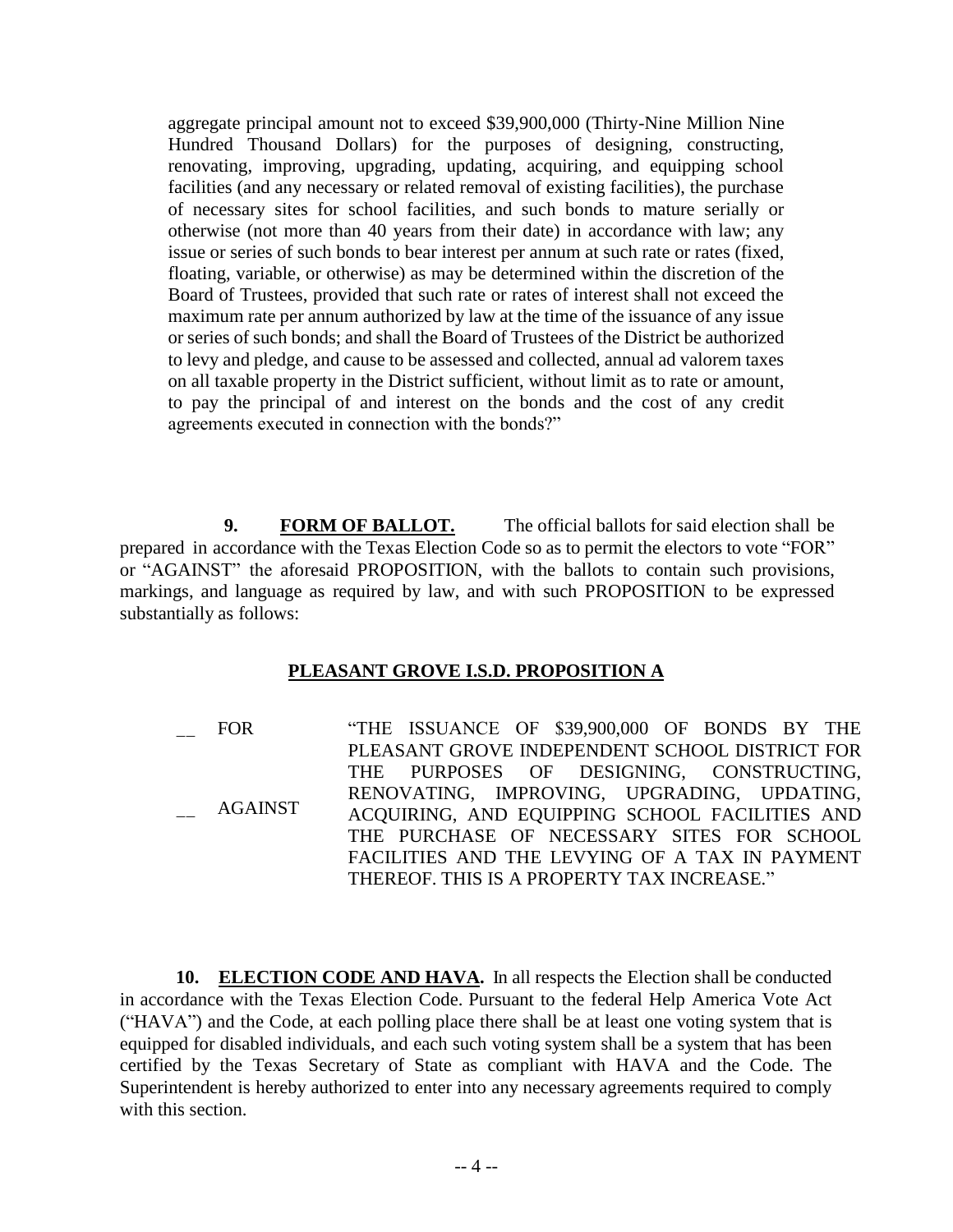11. BILINGUAL ELECTION MATERIALS. All election materials (including notice of the election, ballots, instruction cards, affidavits, and other forms which voters may be required to sign) and all early voting materials shall be printed in both English and Spanish, or Spanish translations thereof, and/or other assistance shall be provided, as required by the Texas Election Code and the Federal Voting Rights Act of 1965, each as amended.

12. **ELECTRONIC VOTING MACHINES.** Electronic voting machines may be used in holding and conducting the Election on Election Day; provided, however, in the event the use of such electronic voting machines is not practicable, the Election may be conducted on Election Day by the use of paper ballots (except as otherwise provided in this section). Electronic voting machines or paper ballots may be used for early voting by personal appearance (except as otherwise provided in this section). Pursuant to Section 61.012, as amended, Texas Election Code, the District shall provide at least one accessible voting system in each polling place used in the Election. Such voting system shall comply with Texas and federal laws establishing the requirement for voting systems that permit voters with physical disabilities to cast a secret ballot. Any legally permissible voting method may be used for early voting and Election Day voting by personal appearance. Certain early voting may be conducted by mail.

**13. CENTRAL COUNTING STATION.** The District authorizes the Election Official to utilize a Central Counting Station (the "Station") as provided by Section 127.001, *et seq.*, as amended, Texas Election Code. The Election Official, or designee thereof, is hereby appointed as the Manager of the Station who will establish a written plan for the orderly operation of the Station in accordance with the provisions of the Texas Election Code. The Board authorizes the Election Official, or the designee thereof, to appoint the Presiding Judges, the Tabulation Supervisors, and the Programmers of the Station and may appoint Station clerks as needed or desirable. The Election Official will publish (or cause to be published) notice and conduct testing on the automatic tabulation equipment relating to the Station and conduct instruction for the officials and clerks for the Station in accordance with the provisions of the Texas Election Code.

**14. GENERAL STATEMENTS.** In accordance with the provisions of Section 3.009(b), Texas Election Code, it is hereby found and determined that:

(a) Theproposition language thatwill appearon theballotissetforthinSection9hereof.

(b) The purpose for which the bonds are to be authorized is set forth in Section 8 hereof.

(c) The principal amount of the debt obligationsto be authorized isset forth in Sections 8 and 9 hereof.

(d) As set forth in Sections 8 and 9 hereof, if the bonds are approved by the voters, the Board of Trustees will be authorized to levy annual ad valorem taxes, on all taxable property in the District, sufficient, without limit as to rate or amount, to pay the principal of and interest on the bonds and the cost of any credit agreements executed in connection with the bonds.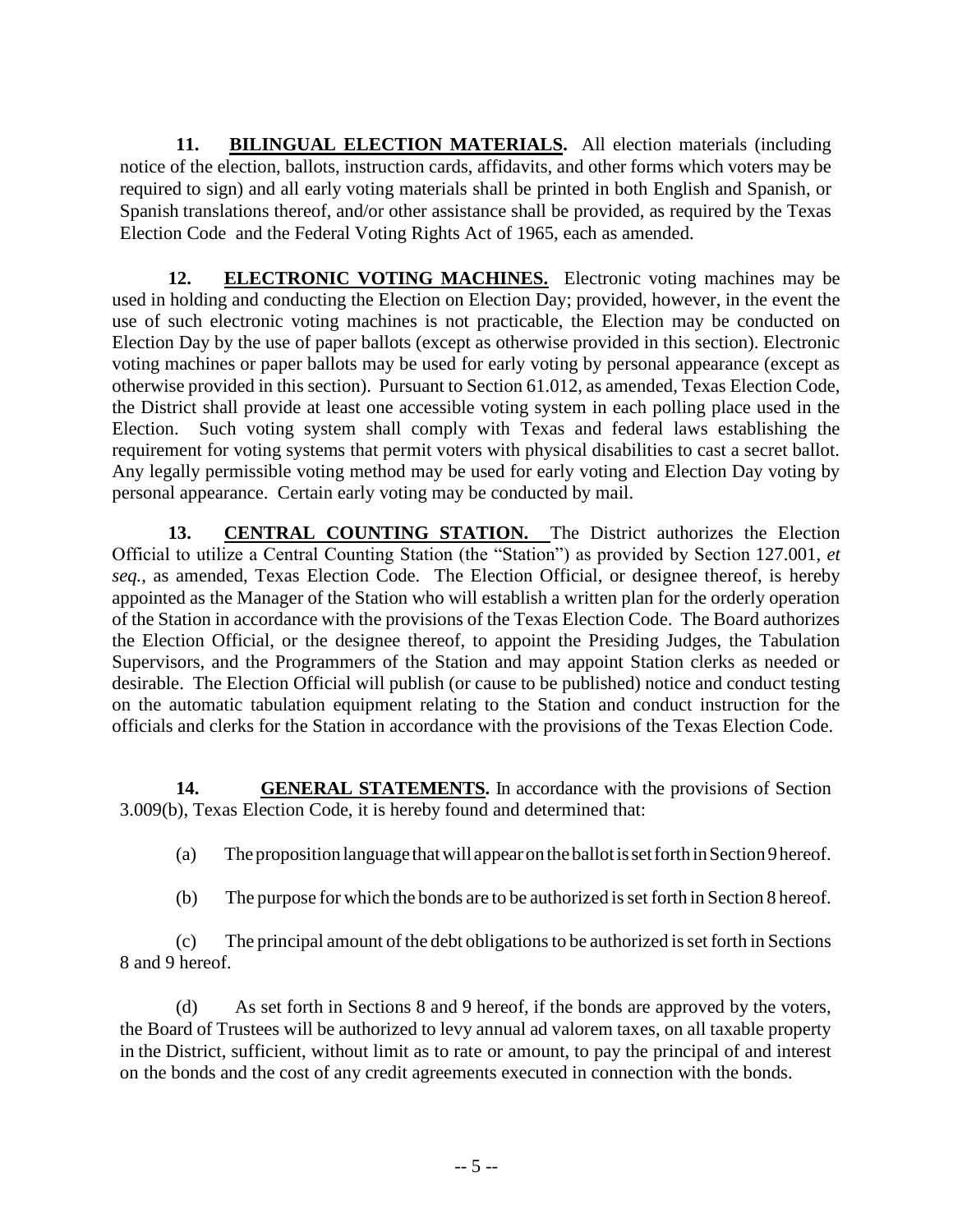(e) Based upon the bond market conditions at the date of adoption of this Order, the maximum interest rate for any series of the bonds authorized at the Election is estimated to be 3.75% (expressed as a net effective interest rate applicable to any such series of bonds) as calculated in accordance with applicable law. Such estimate takes into account a number of factors, including the issuance schedule, maturity schedule and the expected bond ratings of the proposed bonds. Such estimated maximum interest rate is provided as a matter of information and for Texas statutory compliance, but is not a limitation on the interest rate at which the bonds, or any series thereof, may be sold or the amortization period for bonds that are the subject of this Election.

(f) As set forth in Section 8 hereof, if the bonds are approved, they may be issued in one or more series, to mature serially, over a period not to exceed 40 years, though the District estimates that, based on current bond market conditions, such bonds will amortize over a 30-year period from their respective date of issue.

 $(g)$  The aggregate amount of the outstanding principal of the District's debt obligations, through respective maturity, (all of which are secured by an unlimited tax levied for debt service purposes) as of the beginning of the District's 2021-22 fiscal year is \$41,180,000.

(h) The aggregate amount of the outstanding interest of the District's debt obligations, through respective date of issue (all of which are secured by an unlimited tax levied for debt service purposes), as of the beginning of the District's 2021-22 fiscal year is \$18,811,357.

(i) The ad valorem debt service tax rate for the District for the 2021-22 fiscal year is \$0.365 per \$100 of taxable assessed valuation.

**15. NOTICE OF ELECTION.** Notice of election, including a Spanish translation thereof, shall be published at least one time in a newspaper of general circulation in the District, with such publication occurring not more than 30 days and not less than 10 days before Election Day. Moreover, a substantial copy of this Order and the voter information document attached as Exhibit C, including a Spanish translation thereof, shall be posted (i) on the bulletin board used for posting notices of Board meetings not less than 21 days prior to Election Day, (ii) in three additional public places within the District's boundaries not later than 21 days prior to Election Day, (iii) in a prominent location at each polling place on Election Day and during early voting, and (iv) in a prominent location on the District's internet website not less than 21 days prior to Election Day. The Superintendent is authorized to correct, complete and revise the Notice to conform to changes that occur subsequent to the passage of this Order.

**16. AUTHORITY TO EXECUTE DOCUMENTS AND APPROVE TECHNICAL CHANGES TO ORDER**. The Board authorizes the President, Board of Trustees, the Superintendent of Schools, or the respective designee of either of such parties, to negotiate and enter into one or more joint election agreements, election services contracts, and/or similar contracts or agreements with the County, acting by and through the Election Official, and any Participants if desired or if required to comply with applicable law, as permitted and in accordance with the provisions of the Texas Election Code, as amended. In addition, the Board authorizes the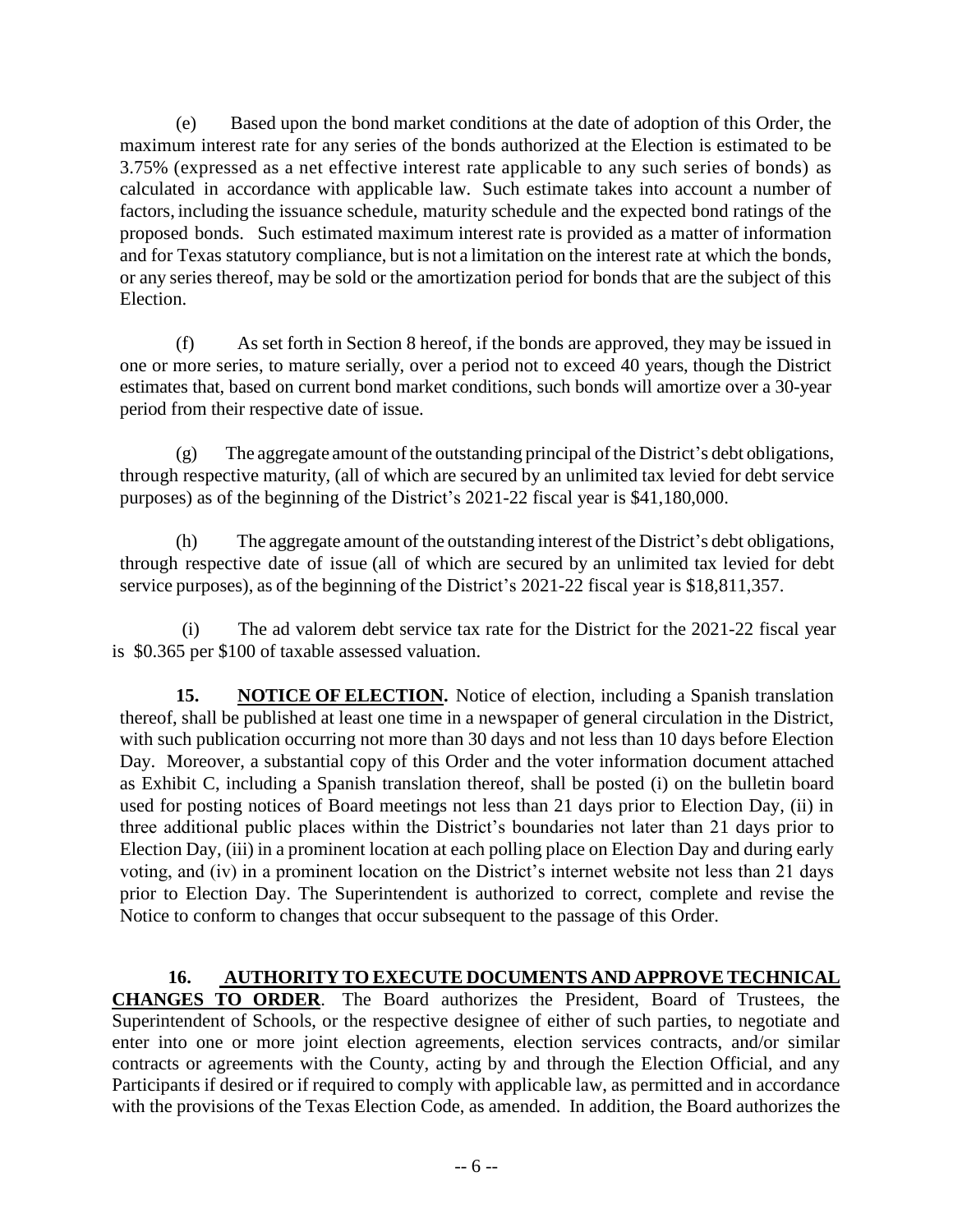President, Board of Trustees, the Superintendent of Schools, or the respective designee of either of such parties to make such technical modifications to this Order, upon consultation with the District's Bond Counsel, that are necessary to correct any ambiguity or mistake or that are necessary for compliance with applicable Texas or federal law or to carry out the intent of the Board, as evidenced herein. By incorporating all essential terms necessary for a joint election agreement, this Order is intended to satisfy Section 271.002(d) of the Texas Election Code, as amended, without further action of the Board of Trustees.

The District is authorized to pay the fees charged by the County for services rendered in connection with the Election.

**17.** The recitals contained in the preamble hereof are hereby found to be true, and such recitals are hereby made a part of this Order for all purposes and are adopted as a part of the judgment and findings of the Board.

**18.** All orders and resolutions, or parts thereof, which are in conflict or inconsistent with any provision of this Order are hereby repealed to the extent of such conflict, and the provisions of this Order shall be and remain controlling as to the matters ordered herein.

**19.** This Order shall be construed and enforced in accordance with the laws of the State of Texas and the United States of America.

**20.** It is officially found, determined, and declared that the meeting at which this Order is adopted was open to the public and public notice of the time, place, and subject matter of the public business to be considered at such meeting, including this Order, was given, all as required by Chapter 551, as amended, Texas Government Code.

**21.** If any provision of this Order or the application thereof to any person or circumstance shall be held to be invalid, the remainder of this Order and the application of such provision to other persons and circumstances shall nevertheless be valid, and the Board hereby declares that this Order would have been enacted without such invalid provision.

**22. EFFECTIVE DATE**. Pursuant to the provisions of Section 1201.028, Texas Government Code, this Order shall become effective immediately upon adoption thereof.

## **IT IS SO ORDERED.**

\* \* \*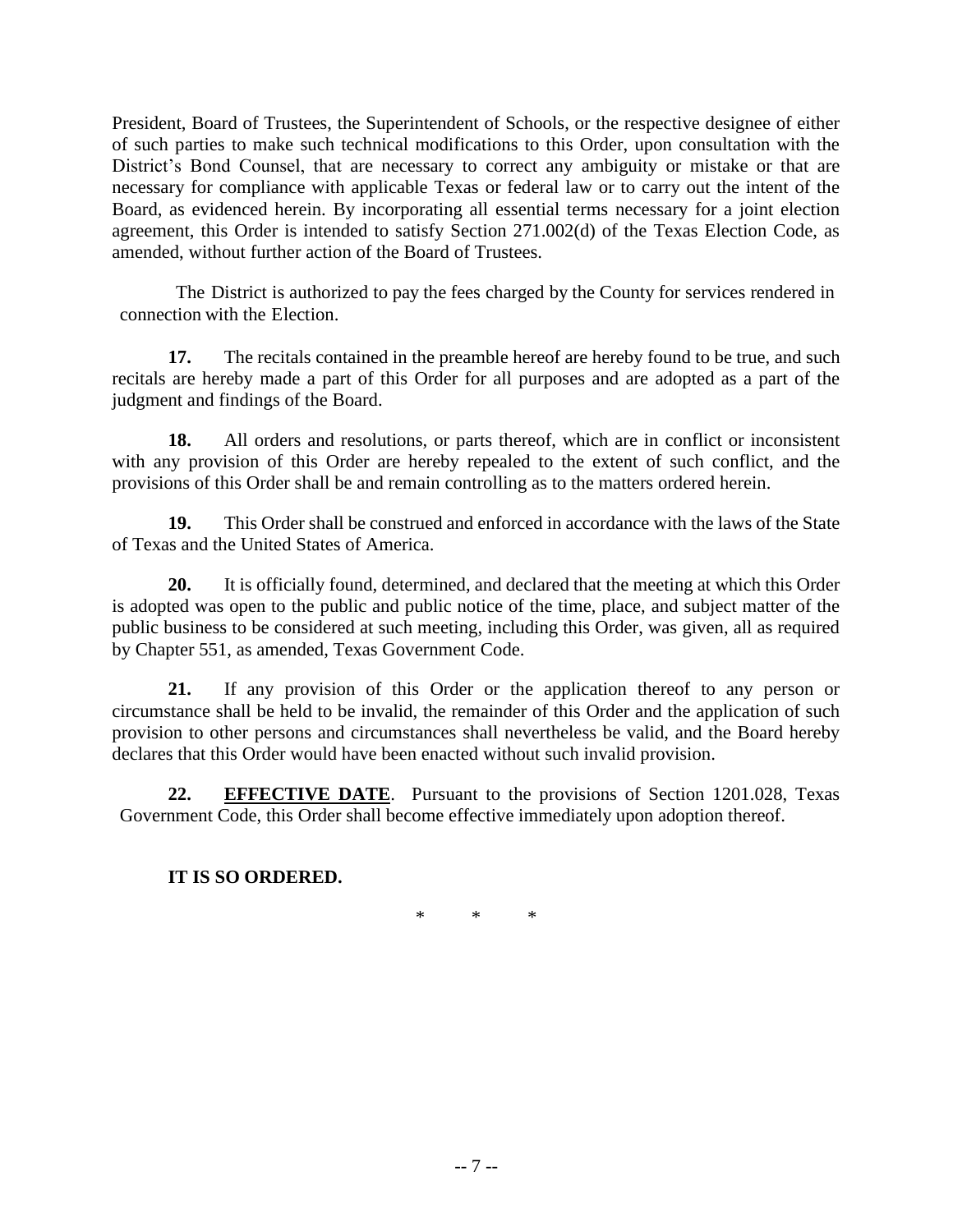PASSED AND APPROVED, this the 11 th day of February 2022.

PLEASANT GROVE INDEPENDENT **SCHOOL DISTRICT** 

Ross Sarine,

President, Board of Trustees

ATTEST:

Lori Son,

Secretary, Board of Trustees

(DISTRICT SEAL)

[Signature Page to Pleasant Grove Independent School District Bond Election Order]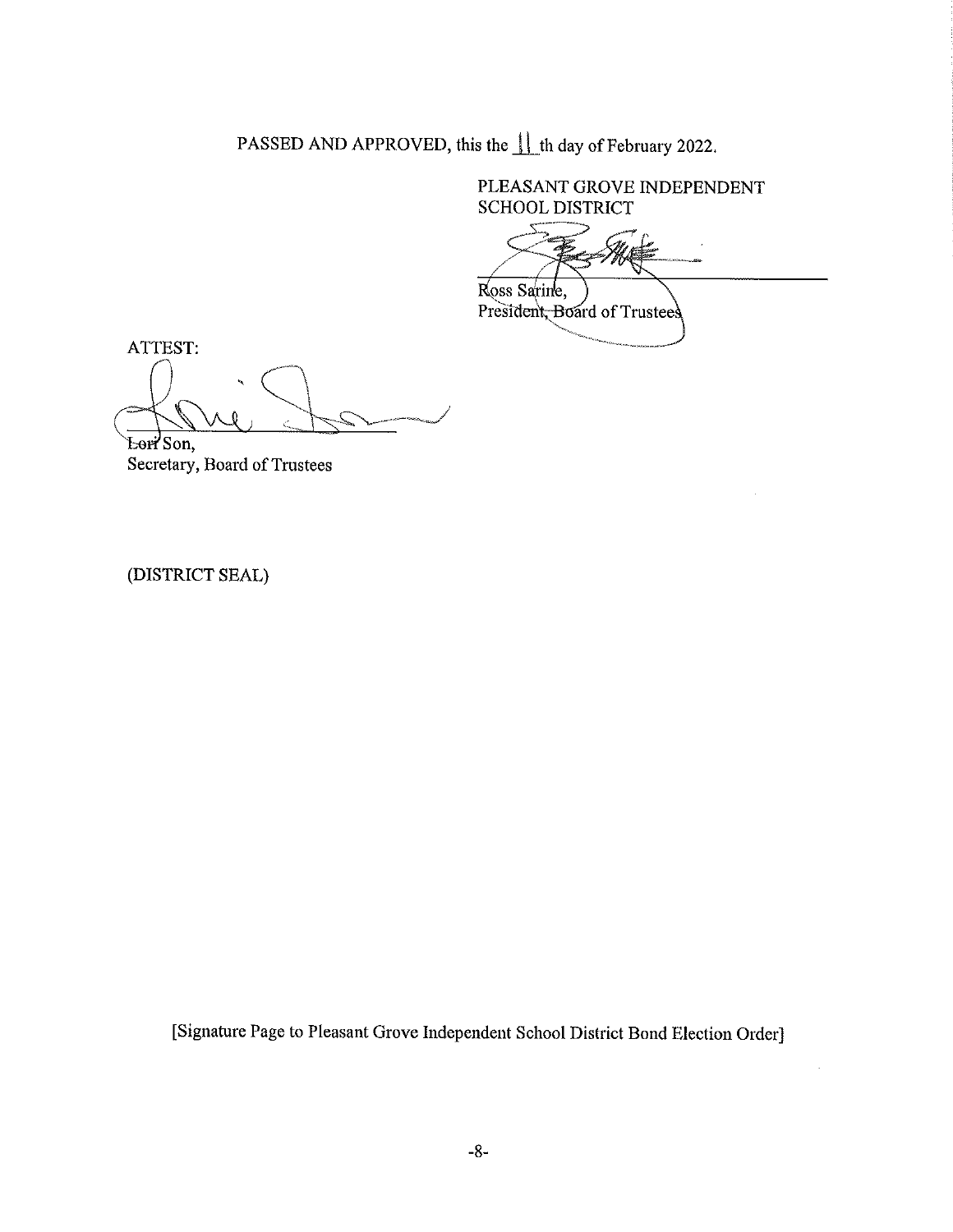### **Exhibit A**

### **ELECTION DAY PRECINCT AND POLLING INFORMATION**

Election Day: May 7, 2022 Election Day Polling Locations open from 7 a.m. to 7 p.m.

County's website:<https://www.co.bowie.tx.us/page/bowie.Elections> District's website:<https://www.pgisd.net/>

Presiding Judges and Alternates: to be determined by the Election Official.

Registered voters will be able to cast their Election Day ballots at the polling locations identified below:

| <b>District</b><br><b>Precincts</b> | <b>Polling Places</b>                                                                               |
|-------------------------------------|-----------------------------------------------------------------------------------------------------|
| 5C                                  | Richmond Road Baptist Church – Meeting Area<br>5805 Richmond Road<br>Texarkana, Texas 75503         |
| 6A                                  | First Baptist Church Texarkana – Reception Area<br>3015 Moores Ln<br>Texarkana, Texas 75503         |
| 6B                                  | Pleasant Grove Middle School – Gym<br>5605 Cooks Lane<br>Texarkana, Texas 75503                     |
| 10                                  | Pleasant Grove Volunteer Fire Department –<br>Meeting Area<br>3123 FM 559<br>Texarkana, Texas 75503 |
| 11A                                 | C5 Volunteer Fire Department – Meeting Area<br>9534 W. New Boston Rd<br>Texarkana, Texas 75503      |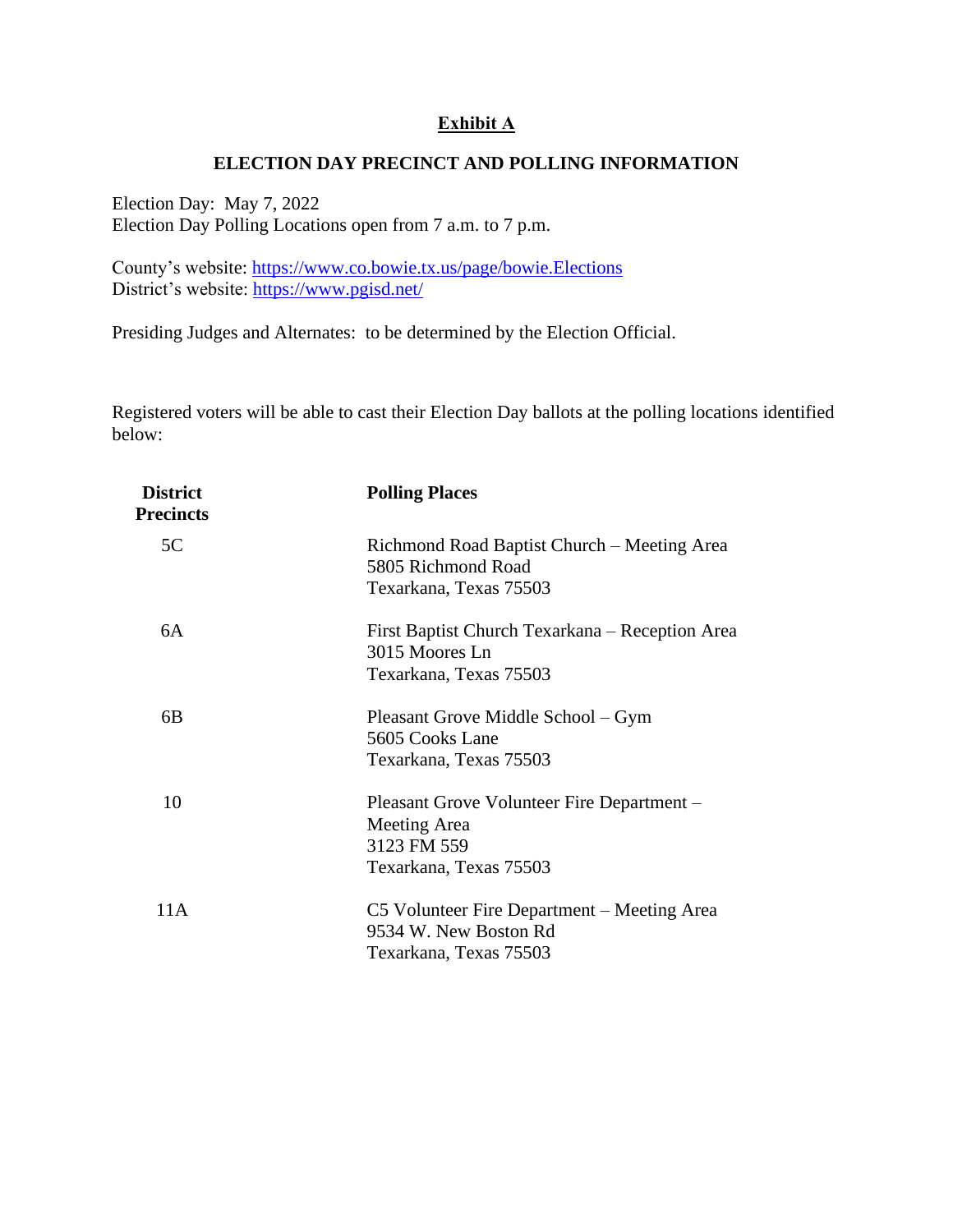## **Exhibit B**

## **EARLY VOTING**

Early voting begins Monday, April 25, 2022 and ends on Tuesday, May 3, 2022.

County's website:<https://www.co.bowie.tx.us/page/bowie.Elections> District's website:<https://www.pgisd.net/>

Voters entitled to vote an early ballot by personal appearance may do so at any Early Voting site in the County of their voter registration.

Applications for voting by mail should be received no later than the close of business (5:00 p.m.) on Tuesday, April 26, 2022. If an application for ballot by mail is faxed or emailed (or if a federal postcard application is faxed), the applicant must also mail the original application so that the early voting clerk receives the original no later than four days after receiving the emailed or faxed copy.

#### Early Voting Clerk: **To be determined**

Presiding Judge of the Early Voting Ballot Board: **To be determined**.

#### **Tentative Early Voting Dates and Times**

| Monday, April 25, 2022 through Friday, April 29, 2022 | $8:00$ a.m. $-5:00$ p.m. |
|-------------------------------------------------------|--------------------------|
| Saturday, April 30, 2022                              | 7:00 a.m. $-7:00$ p.m.   |
| Sunday, May 1, 2022                                   | 1:00 p.m. $-6:00$ p.m.   |
| Monday, May 2, 2022 through Tuesday, May 3, 2022      | 7:00 a.m. $-7:00$ p.m.   |

### **Main Early Voting Polling Place**

**Bowie County Courthouse** 710 James Bowie Drive New Boston, Texas

### **Branch Early Voting Polling Places**

- **EV1 Bowie County Courthouse** 710 James Bowie Dr. New Boston, Texas
- **EV2 Southwest Center** 3222 W. 7th Street Texarkana, Texas
- **EV 3 Walnut Church of Christ** 2720 Moores Lane Texarkana, Texas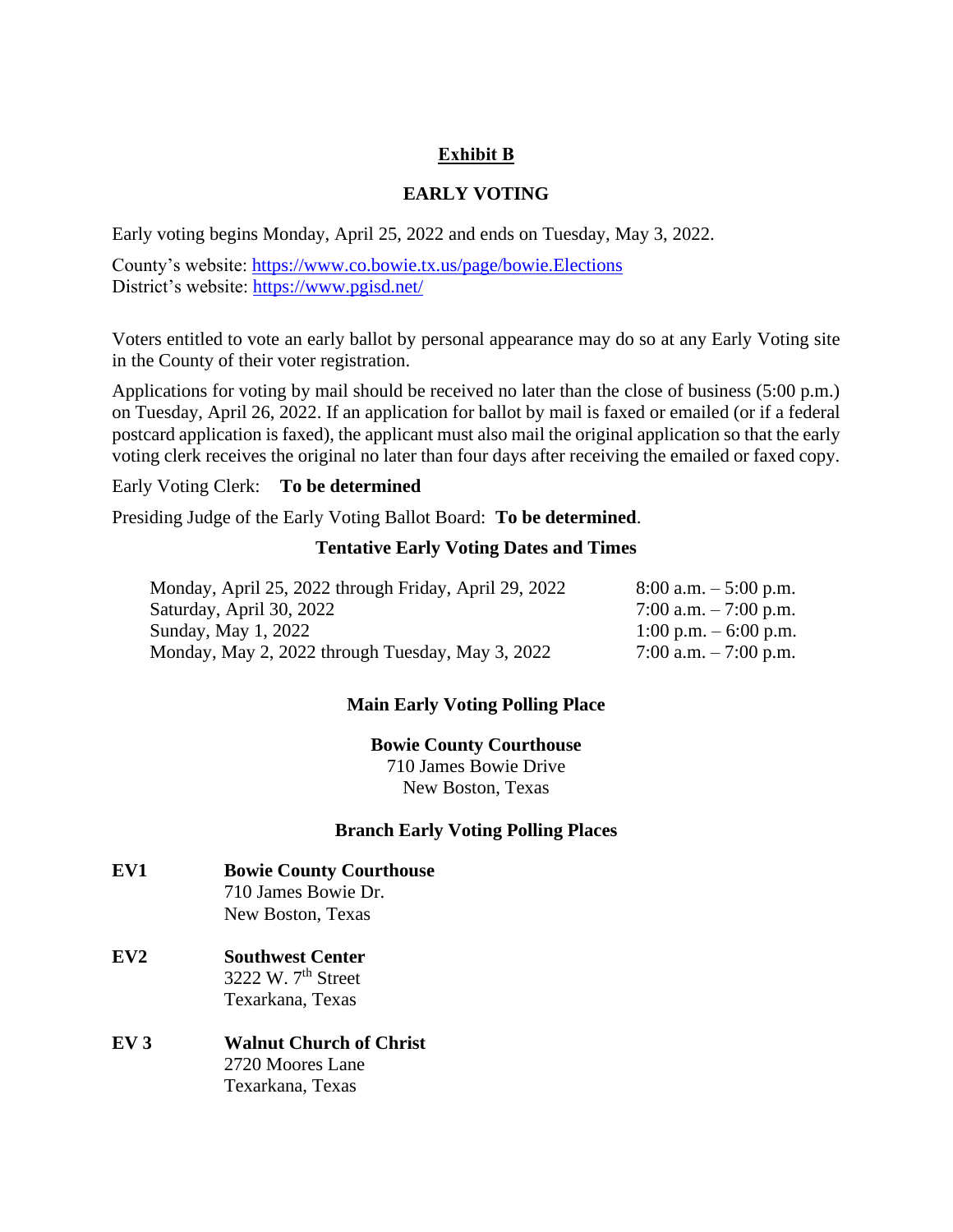# **Early Voting By Mail**

Applications should be sent to: **Pat McCoy**

**Bowie County Elections Administrator** 710 James Bowie Drive New Boston, Texas 75570-0248